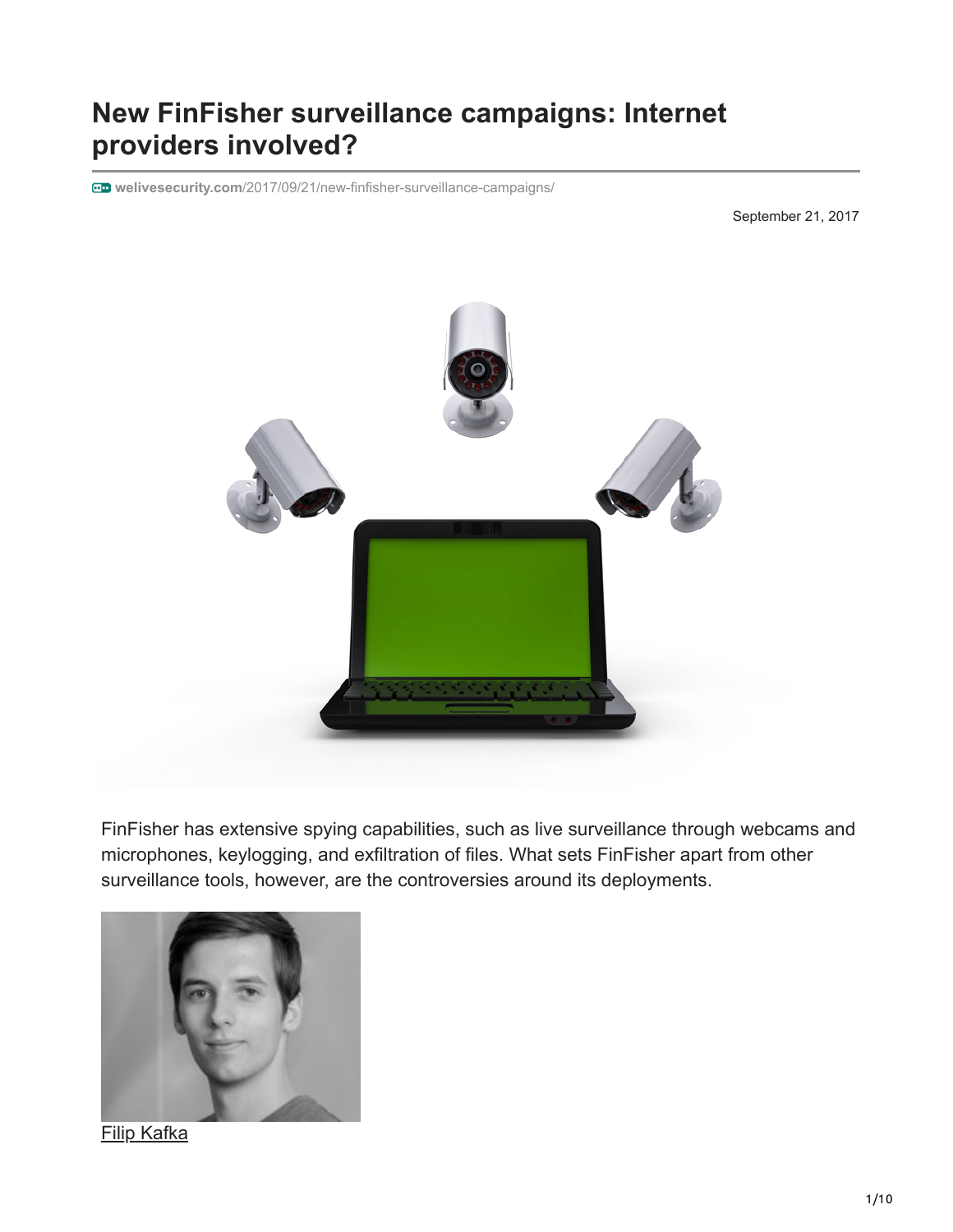21 Sep 2017 - 03:30PM

FinFisher has extensive spying capabilities, such as live surveillance through webcams and microphones, keylogging, and exfiltration of files. What sets FinFisher apart from other surveillance tools, however, are the controversies around its deployments.

New surveillance campaigns utilizing FinFisher, infamous spyware known also as FinSpy and sold to governments and their agencies worldwide, are in the wild. Besides featuring technical improvements, some of these variants have been using a cunning, previouslyunseen infection vector with strong indicators of major internet service provider (ISP) involvement.

[FinFisher](https://en.wikipedia.org/wiki/FinFisher) has extensive spying capabilities, such as live surveillance through webcams and microphones, keylogging, and exfiltration of files. What sets FinFisher apart from other surveillance tools, however, are the controversies around its deployments. FinFisher is [marketed as a law enforcement tool and is believed to have been used also by oppressive](https://citizenlab.ca/2013/03/you-only-click-twice-finfishers-global-proliferation-2/) regimes.

We discovered these latest FinFisher variants in seven countries; unfortunately, we cannot name them so as not to put anyone in danger.

### **Infecting the targets**

FinFisher campaigns are known to have used various infection mechanisms, including spearphishing, manual installations with physical access to devices, [0-day exploits,](https://www.fireeye.com/blog/threat-research/2017/09/zero-day-used-to-distribute-finspy.html) and socalled watering hole attacks – poisoning websites the targets are expected to visit (which we observed to serve a mobile version of FinFisher, for example).

What's new – and most troubling – about the new campaigns in terms of distribution is the attackers' use of a man-in-the-middle attack with the "man" in the middle most likely operating at the ISP level. We have seen this vector being used in two of the countries in which ESET systems detected the latest FinFisher spyware (in the five remaining countries, the campaigns have relied on traditional infection vectors).

When the user – the target of surveillance – is about to download one of several popular (and legitimate) applications, they are redirected to a version of that application infected with FinFisher.

The applications we have seen being misused to spread FinFisher are WhatsApp, Skype, Avast, WinRAR, VLC Player and some others. It is important to note that virtually any application could be misused in this way.

The attack starts with the user searching for one of the affected applications on legitimate websites. After the user clicks on the download link, their browser is served a modified link and thus redirected to a trojanized installation package hosted on the attacker's server.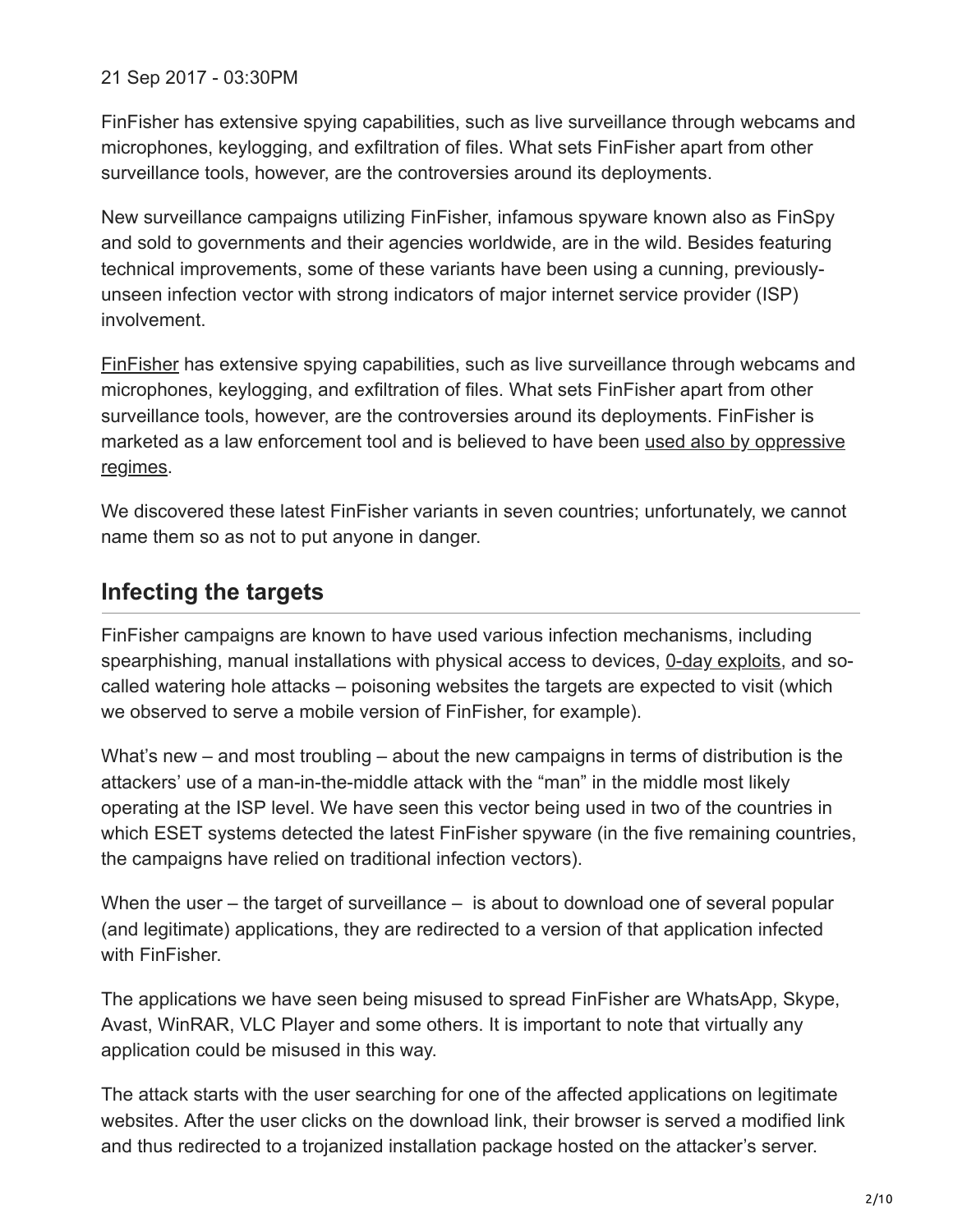When downloaded and executed, it installs not only the intended legitimate application, but also the FinFisher spyware bundled with it.



Figure 1: Infection mechanism of latest FinFisher variants

The redirection is achieved by the legitimate download link being replaced by a malicious one. The malicious link is delivered to the user's browser via an HTTP 307 Temporary Redirect status response code indicating that the requested content has been temporarily moved to a new URL. The whole redirection process occurs without the user's knowledge and is invisible to the naked eye.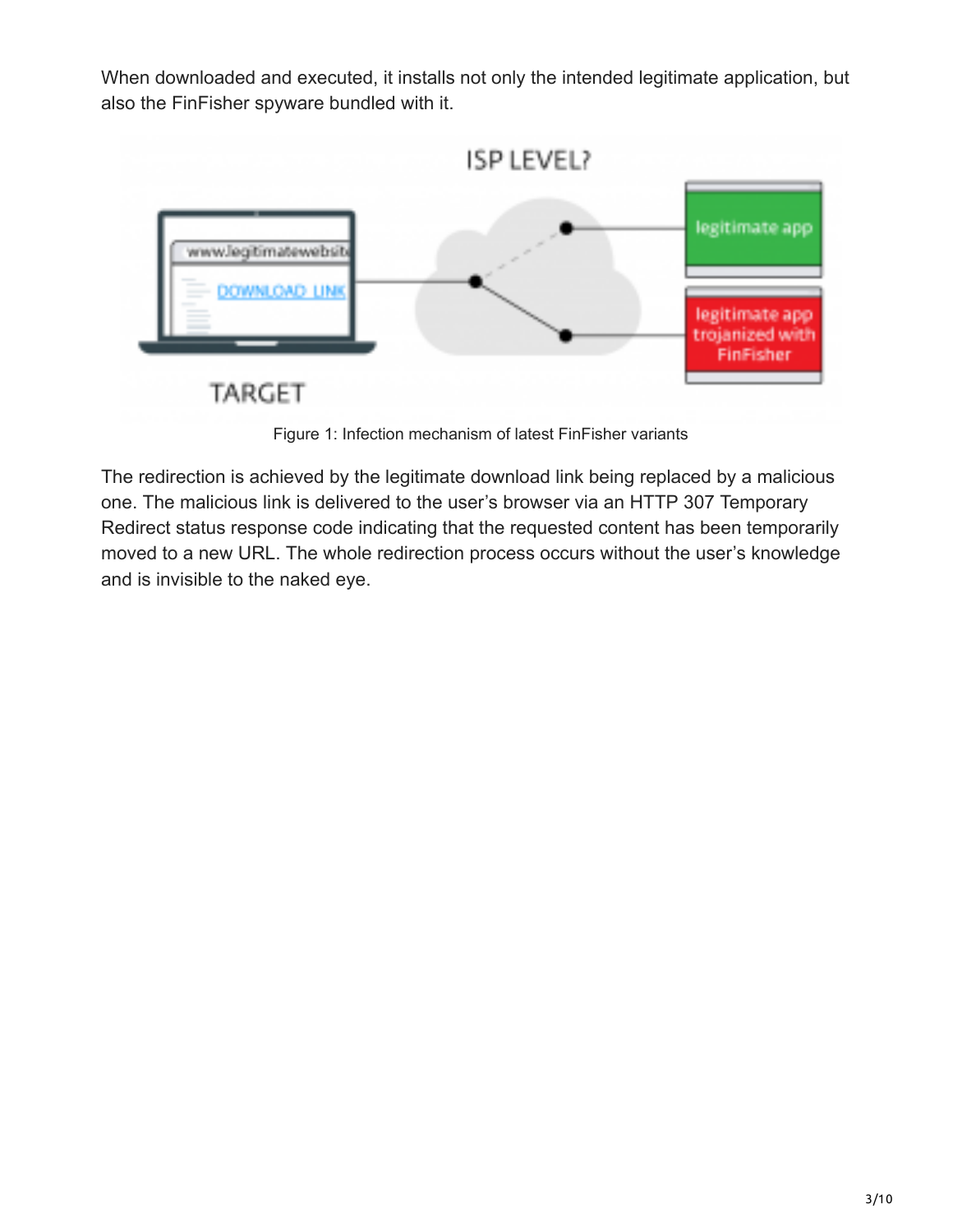

## **FinFisher: All about flying under the radar**

The latest version of FinFisher has also received technical improvements, its authors putting even greater focus on stealth. The spyware uses custom code virtualization to protect the majority of its components, including the kernel-mode driver. In addition, the entire code is filled with anti-disassembly tricks. We found numerous anti-sandboxing, antidebugging, anti-virtualization and anti-emulation tricks in the spyware. All this makes the analysis more complicated.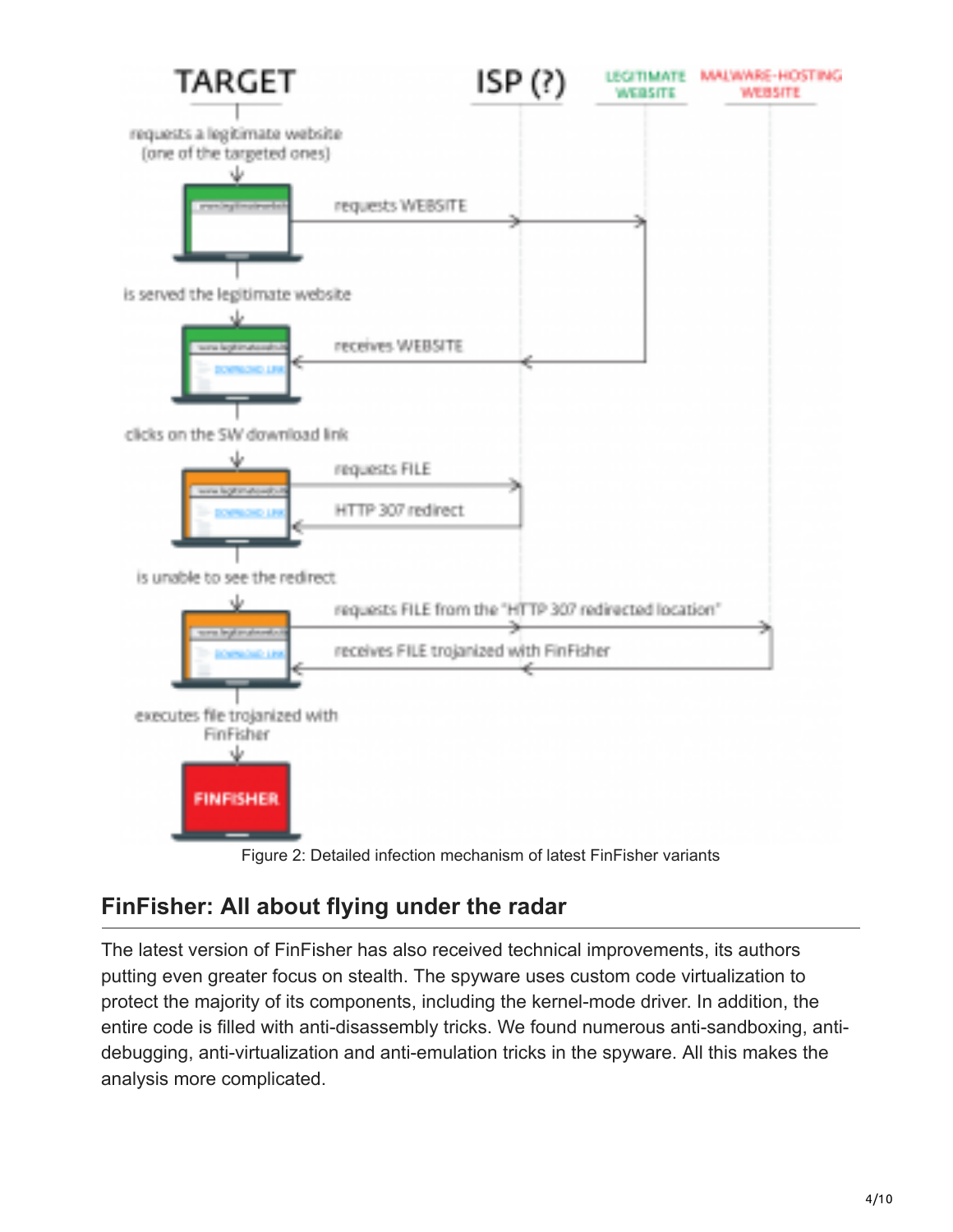After overcoming the first level of protection (anti-disassembly), the next level – code virtualization – awaits. The virtual machine dispatcher has 34 handlers; the spyware is executed almost entirely within an interpreter, which adds another layer to be dealt with during the analysis.



Figure 3: Visualization of the many virtual machine handlers that complicate code analysis

We have also [released a whitepaper](https://www.welivesecurity.com/wp-content/uploads/2018/01/WP-FinFisher.pdf) to help malware analysts and security researchers overcome FinFisher's advanced anti-disassembly and virtualization features.

## **Special treatment for privacy-concerned users**

While analyzing the recent campaigns, we discovered an interesting sample: FinFisher spyware masqueraded as an executable file named "Threema". Such a file could be used to target privacy-concerned users, as the legitimate Threema application provides secure instant messaging with end-to-end encryption. Ironically, getting tricked into downloading and running the infected file would result in the privacy-seeking user being spied upon.

This special focus on users seeking encryption software is not limited solely to end-to-end communicators, apparently. During our research, we have also found an installation file of TrueCrypt – the once-very-popular disk encryption software – trojanized with FinFisher.

## **Who is the "man" in the middle?**

It would be technically possible for the "man" in these man-in-the-middle attacks to be situated at various positions along the route from the target's computer to the legitimate server (e.g. compromised Wi-Fi hotspots). However, the geographical dispersion of ESET's detections of latest FinFisher variants suggests the MitM attack is happening at a higher level – an ISP arises as the most probable option.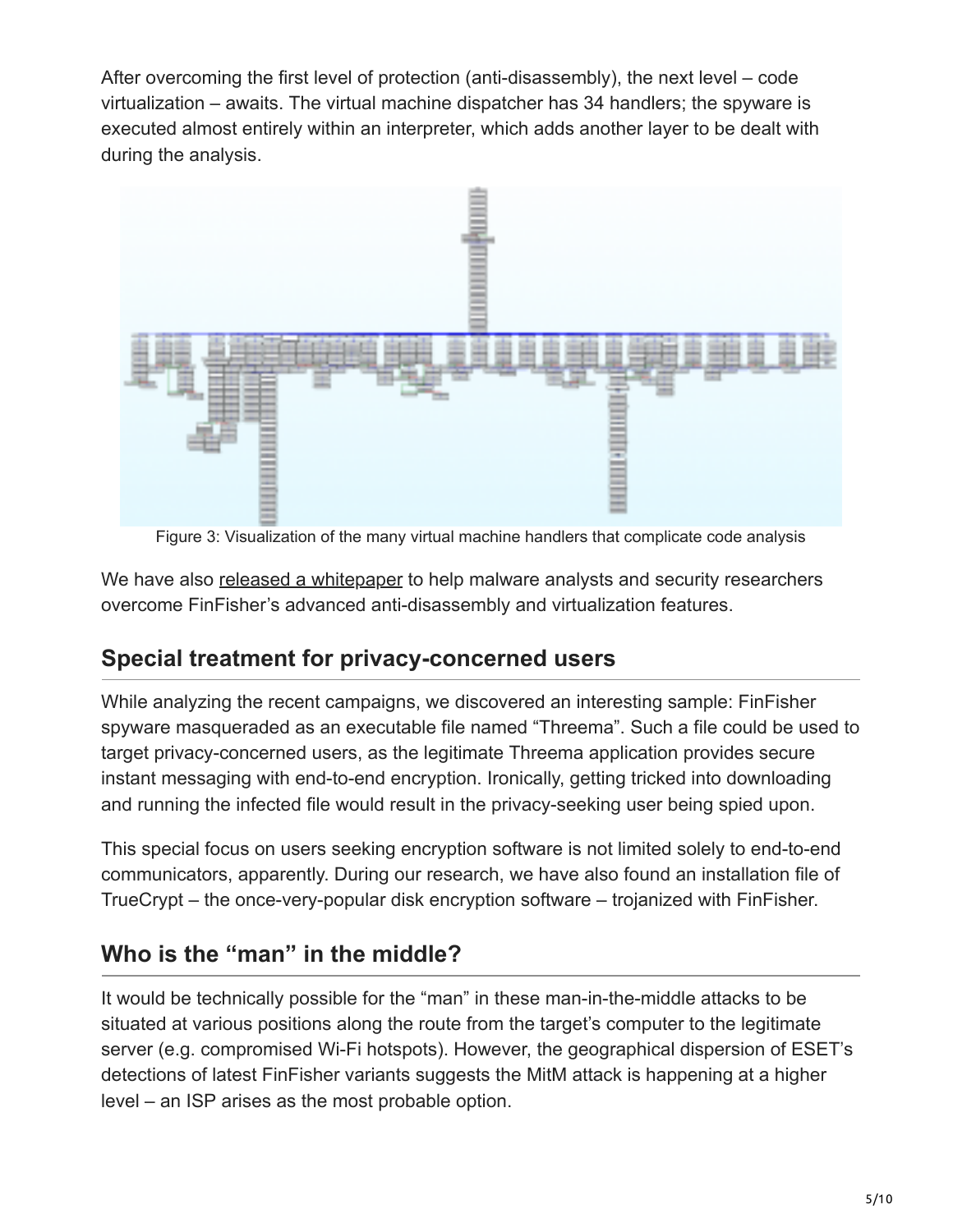This assumption is supported by a number of facts: First, according to leaked internal materials that have been [published by WikiLeaks,](https://wikileaks.org/spyfiles4/documents/FinFly-ISP-Catalog.pdf) the FinFisher maker offered a solution called "FinFly ISP" to be deployed on ISP networks with capabilities matching those necessary for performing such a MitM attack. Second, the infection technique (using the HTTP 307 redirect) is implemented in the very same way in both of the affected countries, which is very unlikely unless it was developed and/or provided by the same source. Third, all affected targets within a country are using the same ISP. Finally, the very same redirection method and format have been used for internet content filtering by internet service providers in at least one of the affected countries.

The deployment of the ISP-level MitM attack technique mentioned in the leaked documents has never been revealed – until now. If confirmed, these FinFisher campaigns would represent a sophisticated and stealthy surveillance project unprecedented in its combination of methods and reach.

Has my computer been infected? / Am I being spied on?

All ESET products detect and block this threat as Win32/FinSpy.AA and Win32/FinSpy.AB. Using [ESET's Free Online Scanner,](https://www.eset.com/int/home/online-scanner/) you can check your computer for its presence and remove it if detected. ESET customers are protected automatically.

#### **IoCs**

*ESET detection names:*

Win32/FinSpy.AA

Win32/FinSpy.AB

*Redirect:*

HTTP/1.1 307 Temporary Redirect\r\nLocation:**URL**\r\nConnection: close\r\n\r\n

*List of URL's we found during our investigation:*

hxxp://108.61.165.27/setup/TrueCrypt-7.2.rar

hxxp://download.downloading.shop/pcdownload.php? a=dad2f8ed616d2bfe2e9320a821f0ee39

hxxp://download.downloading.shop/pcdownload.php? a=84619b1b3dc8266bc8878d2478168baa

hxxp://download.downloading.shop/pcdownload.php? a=ddba855c17da36d61bcab45b042884be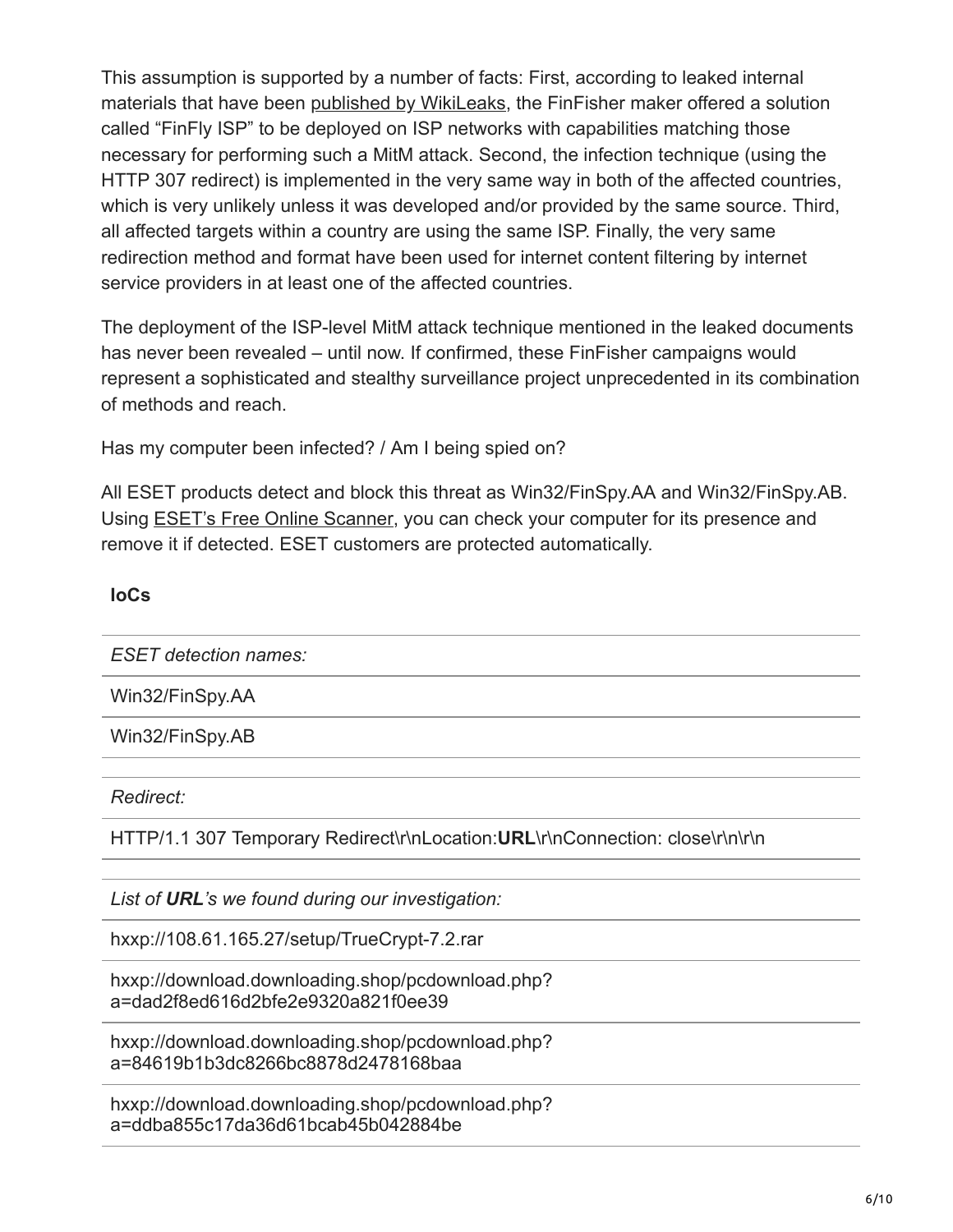### **IoCs**

| hxxp://download.downloading.shop/pcdownload.php?<br>a=d16ef6194a95d4c8324c2e6673be7352 |
|----------------------------------------------------------------------------------------|
| hxxp://download.downloading.shop/pcdownload.php?<br>a=95207e8f706510116847d39c32415d98 |
| hxxp://download.downloading.shop/pcdownload.php?<br>a=43f02726664a3b30e20e39eb866fb1f8 |
| hxxp://download.downloading.shop/pcdownload.php?<br>a=cb858365d08ebfb029083d9e4dcf57c2 |
| hxxp://download.downloading.shop/pcdownload.php?<br>a=8f8383592ba080b81e45a8913a360b27 |
| hxxp://download.downloading.shop/pcdownload.php?<br>a=e916ba5c43e3dd6adb0d835947576123 |
| hxxp://download.downloading.shop/pcdownload.php?<br>a=96362220acc8190dcd5323437d513215 |
| hxxp://download.downloading.shop/pcdownload.php?<br>a=84162502fa8a838943bd82dc936f1459 |
| hxxp://download.downloading.shop/pcdownload.php?<br>a=974b73ee3c206283b6ee4e170551d1f7 |
| hxxp://download.downloading.shop/pcdownload.php?<br>a=cd32a3477c67defde88ce8929014573d |
| hxxp://download.downloading.shop/pcdownload.php?<br>a=36a5c94ffd487ccd60c9b0db4ae822cf |
| hxxp://download.downloading.shop/pcdownload.php?<br>a=0ebb764617253fab56d2dd49b0830914 |
| hxxp://download.downloading.shop/pcdownload.php?<br>a=f35e058c83bc0ae6e6c4dffa82f5f7e7 |
| hxxp://download.downloading.shop/pcdownload.php?<br>a=64f09230fd56149307b35e9665c6fe4c |
| hxxp://download.downloading.shop/pcdownload.php?<br>a=b3cc01341cb00d91bcc7d2b38cedc064 |
| hxxp://download.downloading.shop/pcdownload.php?<br>a=5fc0440e395125bd9d4c318935a6b2b0 |
| hxxp://download.downloading.shop/pcdownload.php?<br>a=5ca93ad295c9bce5e083faab2e2ac97a |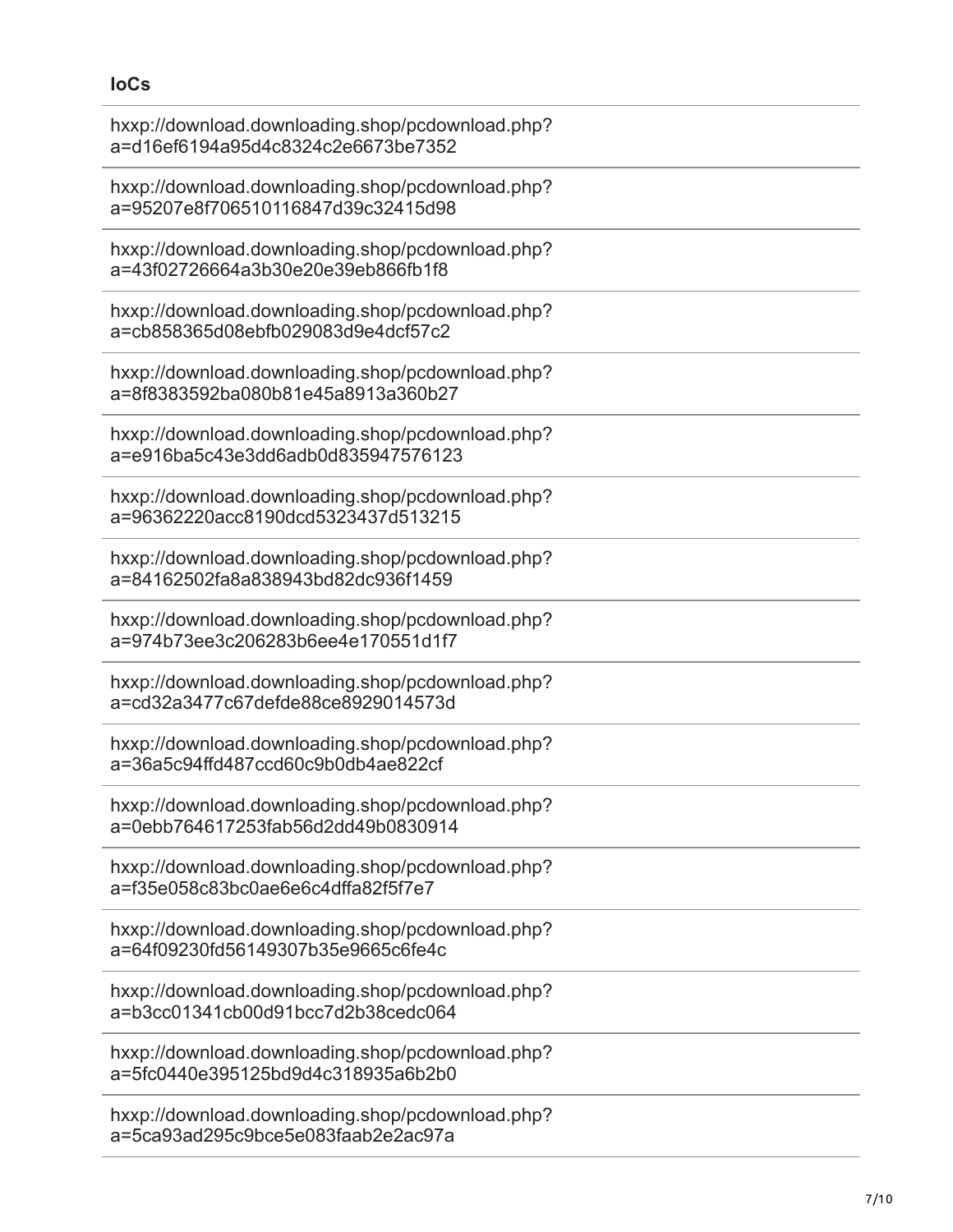#### **IoCs**

| hxxp://download.downloading.shop/pcdownload.php?<br>a=f761984bb5803640aff60b9bc2e53db7 |
|----------------------------------------------------------------------------------------|
| hxxp://download.downloading.shop/pcdownload.php?<br>a=5ca93ad295c9bce5e083faab2e2ac97a |
| hxxp://download.downloading.shop/pcdownload.php?<br>a=514893fa5f3f4e899d2e89e1c59096f3 |
| hxxp://download.downloading.shop/pcdownload.php?<br>a=a700af6b8a49f0e1a91c48508894a47c |
| hxxp://download.downloading.shop/pcdownload.php?<br>a=36a5c94ffd487ccd60c9b0db4ae822cf |
| hxxp://download.downloading.shop/pcdownload.php?<br>a=a700af6b8a49f0e1a91c48508894a47c |
| hxxp://download.downloading.shop/pcdownload.php?<br>a=395ce676d1ebc1048004daad855fb3c4 |
| hxxp://download.downloading.shop/pcdownload.php?<br>a=cd32a3477c67defde88ce8929014573d |
| hxxp://download.downloading.shop/pcdownload.php?<br>a=49d6d828308e99fede1f79f82df797e9 |
| hxxp://download.downloading.shop/pcdownload.php?<br>a=d16ef6194a95d4c8324c2e6673be7352 |
| Samples (SHA-1)                                                                        |
| ca08793c08b1344ca67dc339a0fb45e06bdf3e2f                                               |
| 417072b246af74647897978902f7d903562e0f6f                                               |
| c4d1fb784fcd252d13058dbb947645a902fc8935                                               |
| e3f183e67c818f4e693b69748962eecda53f7f88                                               |
| d9294b86b3976ddf89b66b8051ccf98cfae2e312                                               |
| a6d14b104744188f80c6c6b368b589e0bd361607                                               |
| 417072b246af74647897978902f7d903562e0f6f                                               |
| f82d18656341793c0a6b9204a68605232f0c39e7                                               |

df76eda3c1f9005fb392a637381db39cceb2e6a8